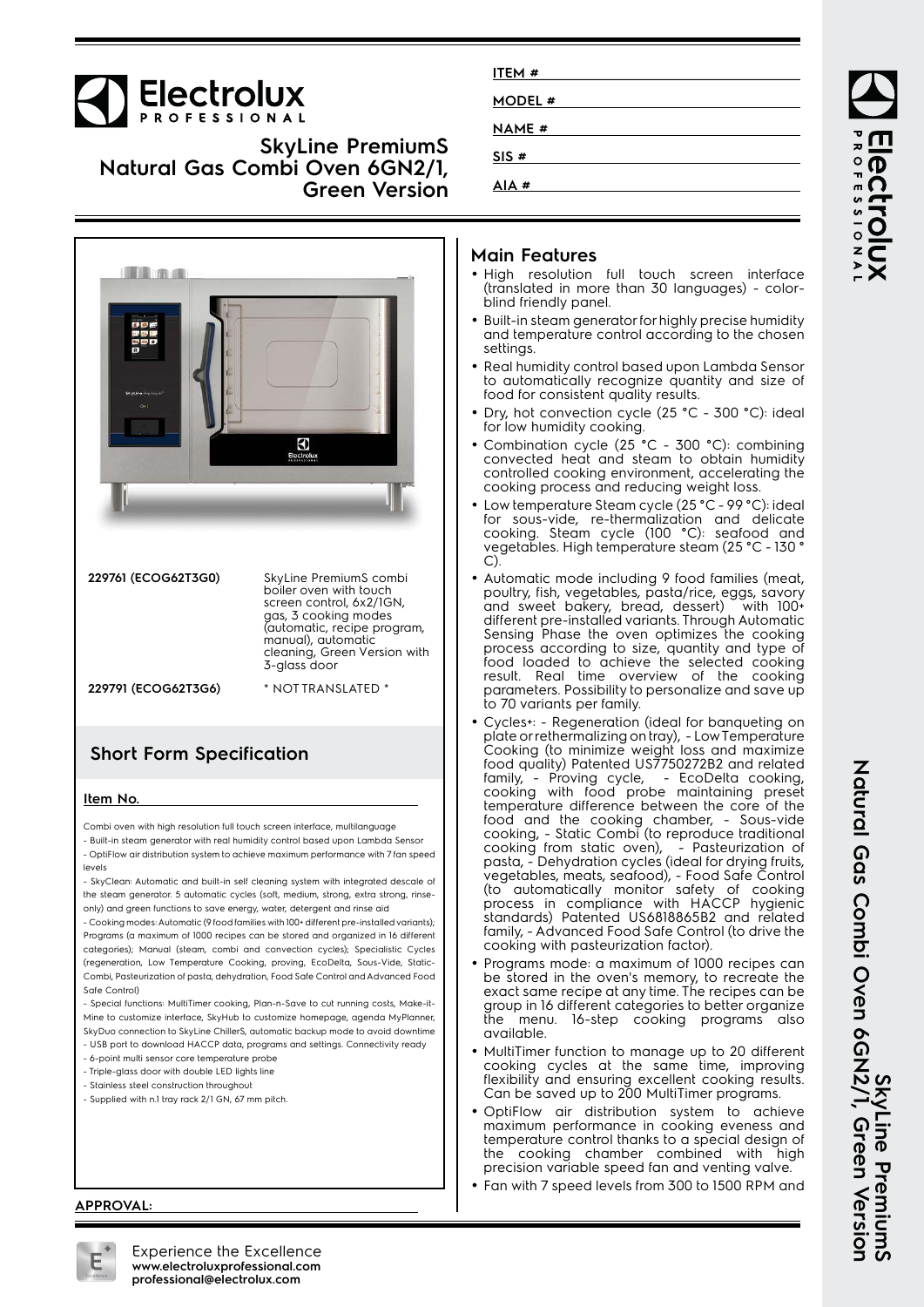

reverse rotation for optimal evenness. Fan stops in less than 5 seconds when door is opened.

- 6-point multi sensor core temperature probe for maximum precision and food safety.
- Pictures upload for full customization of cooking cycles.
- Automatic fast cool down and pre-heat function.
- • Reduced power function for customized slow cooking cycles.
- SkyClean: Automatic and built-in self cleaning system with integrated descale of the steam generator. 5 automatic cycles (soft, medium, strong, extra strong, rinse-only) and green functions to save energy, water, detergent and rinse aid. Also programmable with delayed start.
- Different chemical options available: solid (phosphatefree), liquid (requires optional accessory).
- Plan-n-Save function organizes the cooking sequence of the chosen cycles optimizing the work in the kitchen from a time and energy efficiency point of view.
- Make-it-mine feature to allow full personalization or locking of the user interface.
- SkyHub lets the user group the favorite functions in the homepage for immediate access.
- MyPlanner works as an agenda where the user can plan the daily work and receive personalized alerts for each task.
- With SkyDuo the Oven and the Blast Chiller are connected to each other and communicate in order to guide the user through the cook&chill process optimizing time and efficiency (requires optional accessory).
- GreaseOut: predisposed for integrated grease drain and collection for safer operation (dedicated base as optional accessory).
- USB port to download HACCP data, share cooking programs and configurations. USB port also allows to plug-in sous-vide probe (optional accessory).
- Connectivity ready for real time access to connected appliances from remote and HACCP monitoring (requires optional accessory).
- Trainings and guidances supporting materials easily accessible by scanning QR-Code with any mobile device.
- Back-up mode with self-diagnosis is automatically activated if a failure occurs to avoid downtime.
- Automatic consumption visualization at the end of the cycle.
- [NOT TRANSLATED]
- [NOT TRANSLATED]
- Energy Star 2.0 certified product.

### **Construction**

- Human centered design with 4-star certification for ergonomics and usability.
- Wing-shaped handle with ergonomic design and hands-free opening with the elbow, making managing trays simpler (Registered Design at EPO).
- Triple thermo-glazed door with 2 hinged inside panels for easy cleaning and double LED lights line.
- Seamless hygienic internal chamber with all rounded corners for easy cleaning.
- 304 AISI stainless steel construction throughout.
- Front access to control board for easy service.
- Integrated spray gun with automatic retracting system for fast rinsing.

## **SkyLine PremiumS Natural Gas Combi Oven 6GN2/1, Green Version**

- IPX 5 spray water protection certification for easy cleaning.
- Supplied with n.1 tray rack 2/1 GN, 67 mm pitch.

## **Optional Accessories**

| • Water softener with cartridge and flow<br>meter (high steam usage)                                                 | PNC 920003        | ❏      |
|----------------------------------------------------------------------------------------------------------------------|-------------------|--------|
| • Water softener with salt for ovens with                                                                            | <b>PNC 921305</b> | ❏      |
| automatic regeneration of resin<br>• Wheel kit for 6 $&$ 10 GN 1/1 and 2/1 GN<br>oven base (not for the disassembled | PNC 922003        | ❏      |
| one)<br>• Pair of AISI 304 stainless steel grids, GN PNC 922017                                                      |                   | ❏      |
| 1/1<br>• Pair of grids for whole chicken (8 per<br>grid - 1,2kg each), GN 1/1                                        | PNC 922036        | ❏      |
| · AISI 304 stainless steel grid, GN 1/1                                                                              | <b>PNC 922062</b> | ❏      |
| · AISI 304 stainless steel grid, GN 2/1                                                                              | PNC 922076        | ❏      |
| • External side spray unit (needs to be                                                                              | <b>PNC 922171</b> | $\Box$ |
| mounted outside and includes support<br>to be mounted on the oven)                                                   |                   |        |
| · Pair of AISI 304 stainless steel grids, GN PNC 922175<br>2/1                                                       |                   | ❏      |
| • Baking tray for 5 baguettes in<br>perforated aluminum with silicon<br>coating, 400x600x38mm                        | <b>PNC 922189</b> | ❏      |
| · Baking tray with 4 edges in perforated<br>aluminum, 400x600x20mm                                                   | <b>PNC 922190</b> | ❏      |
| · Baking tray with 4 edges in aluminum,<br>400x600x20mm                                                              | <b>PNC 922191</b> | ❏      |
| • Pair of frying baskets                                                                                             | PNC 922239        | ❏      |
| · AISI 304 stainless steel bakery/pastry<br>grid 400x600mm                                                           | <b>PNC 922264</b> | $\Box$ |
| • Double-step door opening kit                                                                                       | <b>PNC 922265</b> | ❏      |
| • Grid for whole chicken (8 per grid -<br>1,2kg each), GN 1/1                                                        | <b>PNC 922266</b> | $\Box$ |
| · USB probe for sous-vide cooking                                                                                    | PNC 922281        | ❏      |
| • Kit universal skewer rack and 6 short<br>skewers for Lengthwise and Crosswise<br>ovens                             | PNC 922325        | ❏      |
| · Universal skewer rack                                                                                              | PNC 922326        | ❏      |
| • 6 short skewers                                                                                                    | PNC 922328        | ❏      |
| • Smoker for lengthwise and crosswise<br>oven (4 kinds of smoker wood chips are<br>available on request)             | PNC 922338        | $\Box$ |
| • Multipurpose hook                                                                                                  | PNC 922348        | ❏      |
| • 4 flanged feet for 6 $\&$ 10 GN, 2",<br>100-130mm                                                                  | <b>PNC 922351</b> | ❏      |
| · Grease collection tray, GN 2/1, H=60<br>mm                                                                         | PNC 922357        | ❏      |
| • Grid for whole duck (8 per grid - 1,8kg<br>each), GN 1/1                                                           | PNC 922362        | ❏      |
| • Tray support for 6 & 10 GN 2/1<br>disassembled open base                                                           | PNC 922384        | ❏      |
| • Wall mounted detergent tank holder                                                                                 | PNC 922386        | ❏      |
| • - NOTTRANSLATED -                                                                                                  | PNC 922390        | ❏      |
| $\bullet\,$ Slide-in rack with handle for 6 & 10 GN<br>2/1 oven                                                      | <b>PNC 922605</b> | ❏      |
| • Tray rack with wheels, 5 GN 2/1, 80mm<br>pitch                                                                     | <b>PNC 922611</b> | ❏      |
| • Open base with tray support for 6 & 10<br>GN 2/1 oven                                                              | <b>PNC 922613</b> | ❏      |
|                                                                                                                      |                   |        |

• Cupboard base with tray support for 6 PNC 922616 ❑& 10 GN 2/1 oven

#### **SkyLine PremiumS**

**Natural Gas Combi Oven 6GN2/1, Green Version**

 $\circledR$ 

The company reserves the right to make modifications to the products without prior notice. All information correct at time of printing.

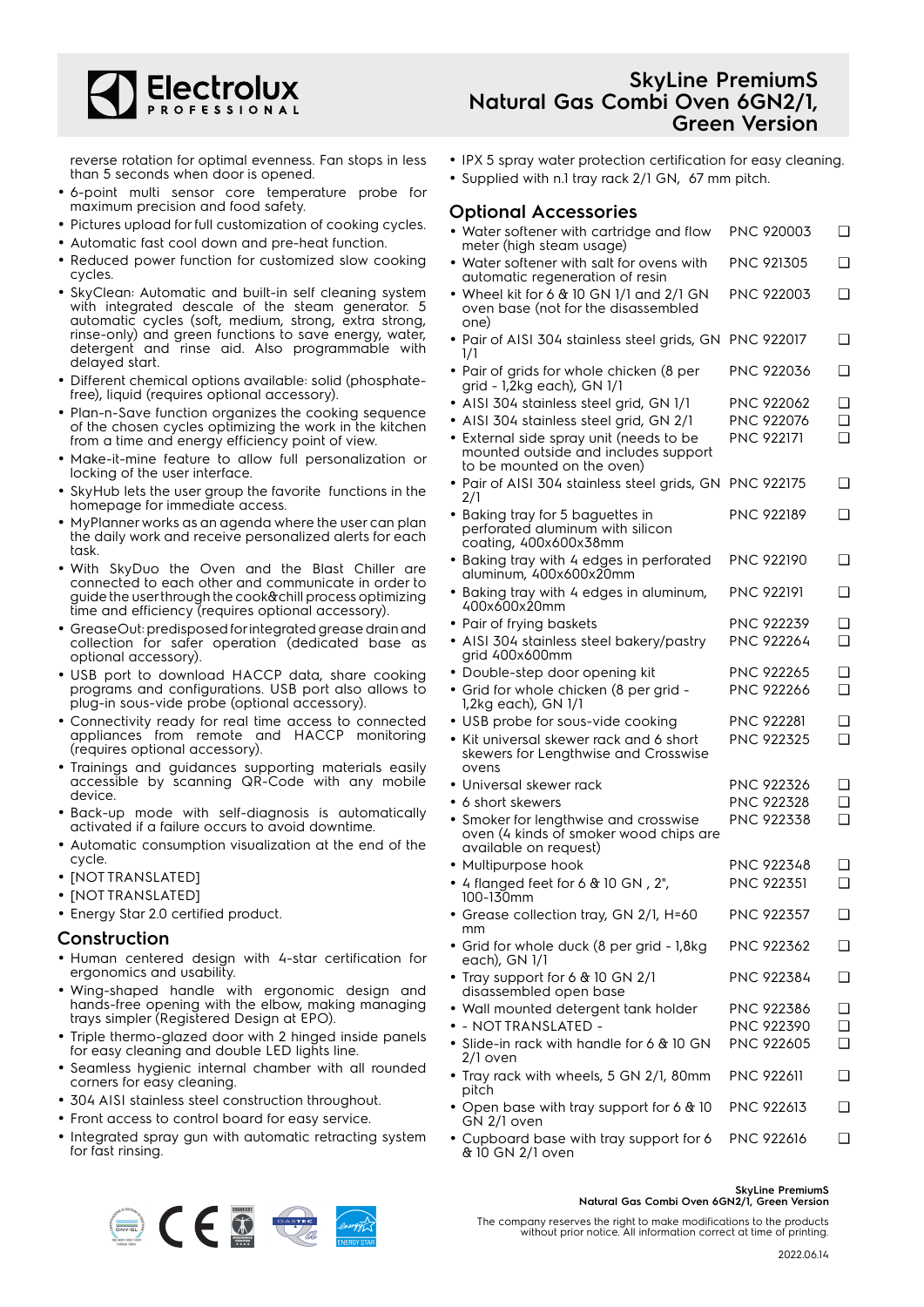

| <b>SkyLine PremiumS</b>        |
|--------------------------------|
| Natural Gas Combi Oven 6GN2/1, |
| <b>Green Version</b>           |

| • Hot cupboard base with tray<br>support for 6 & 10 GN 2/1 oven<br>holding 5xGN 2/1 trays  | PNC 922617                             | ❏        |  |
|--------------------------------------------------------------------------------------------|----------------------------------------|----------|--|
| • External connection kit for detergent PNC 922618<br>and rinse aid                        |                                        | ❏        |  |
| • Stacking kit for gas 6X2/1 GN oven<br>on gas 6&10X2/1 GN oven                            | PNC 922624                             | ❏        |  |
| • Stacking kit for gas 6 GN 2/1 oven<br>placed on gas 10 GN 2/1 oven                       | PNC 922625                             | ❏        |  |
| • Trolley for slide-in rack for 6 & 10 GN<br>2/1 oven and blast chiller freezer            | <b>PNC 922627</b>                      | ❏        |  |
| • Trolley for mobile rack for 2 stacked<br>6 GN 2/1 ovens on riser                         | <b>PNC 922629</b>                      | ❏        |  |
| • Trolley for mobile rack for 6 GN 2/1<br>on 6 or 10 GN 2/1 ovens                          | <b>PNC 922631</b>                      | ❏        |  |
| · Riser on feet for stacked 2x6 GN 2/1<br>ovens                                            | PNC 922633                             | ❏        |  |
| · Riser on wheels for stacked 2x6 GN<br>2/1 ovens, height 250mm                            | PNC 922634                             | ❏        |  |
| • Stainless steel drain kit for 6 & 10 GN<br>oven, dia=50mm                                | <b>PNC 922636</b>                      | ❏        |  |
| • Plastic drain kit for 6 & 10 GN oven.<br>dia=50mm                                        | <b>PNC 922637</b>                      | ∩        |  |
| • Trolley with 2 tanks for grease<br>collection                                            | PNC 922638                             | ❏        |  |
| • Grease collection kit for open base<br>(2 tanks, open/close device and<br>drain)         | PNC 922639                             | ❏        |  |
| • Wall support for 6 GN 2/1 oven                                                           | PNC 922644                             | ❏        |  |
| • Dehydration tray, GN 1/1, H=20mm                                                         | PNC 922651                             | ◻        |  |
| • Flat dehydration tray, GN 1/1                                                            | PNC 922652                             | ◻        |  |
|                                                                                            | PNC 922654                             | <b>□</b> |  |
| • Open base for 6 & 10 GN 2/1 oven,<br>disassembled                                        |                                        | ❏        |  |
| • Heat shield for 6 GN 2/1 oven<br>• Heat shield-stacked for ovens 6 GN<br>2/1 on 6 GN 2/1 | <b>PNC 922665</b><br><b>PNC 922666</b> | ❏        |  |
| • Heat shield-stacked for ovens 6 GN<br>2/1 on 10 GN 2/1                                   | <b>PNC 922667</b>                      | ❏        |  |
| • Kit to convert from natural gas to<br><b>LPG</b>                                         | PNC 922670                             | ❏        |  |
| • Kit to convert from LPG to natural<br>gas                                                | <b>PNC 922671</b>                      | ❏        |  |
| • Flue condenser for gas oven                                                              | <b>PNC 922678</b>                      | ❏        |  |
| • Fixed tray rack, 5 GN 2/1, 85mm<br>pitch                                                 | PNC 922681                             | ⊔        |  |
| • Kit to fix oven to the wall                                                              | PNC 922687                             | ❏        |  |
| • Tray support for 6 & 10 GN 2/1 open<br>base                                              | PNC 922692                             | ◻        |  |
| • 4 adjustable feet with black cover<br>for 6 & 10 GN ovens, 100-115mm                     | <b>PNC 922693</b>                      | ❏        |  |
| • Wifi board (NIU)                                                                         | <b>PNC 922695</b>                      | ❏        |  |
| • Detergent tank holder for open base                                                      | <b>PNC 922699</b>                      | <b>□</b> |  |
| • Tray rack with wheels, 6 GN 2/1,<br>65mm pitch (included)                                | PNC 922700                             | <b>□</b> |  |
| • - NOTTRANSLATED -                                                                        | PNC 922706                             | ❏        |  |
| • Mesh grilling grid                                                                       | PNC 922713                             | ❏        |  |
| • Probe holder for liquids                                                                 | PNC 922714                             | ❏        |  |
| • Exhaust hood with fan for 6 & 10 GN                                                      | <b>PNC 922729</b>                      | ∩        |  |
| 2/1 GN ovens                                                                               |                                        |          |  |
| • Exhaust hood with fan for stacking<br>6+6 or 6+10 GN 2/1 ovens                           | <b>PNC 922731</b>                      | ◻        |  |
| • Exhaust hood without fan for<br>6&10x2/1 GN oven                                         | PNC 922734                             | ❏        |  |

| • Exhaust hood without fan for stacking<br>6+6 or 6+10 GN 2/1 ovens      | PNC 922736        | ר        |
|--------------------------------------------------------------------------|-------------------|----------|
| • 4 high adjustable feet for 6 $\&$ 10 GN<br>ovens, 230-290mm            | <b>PNC 922745</b> | ∩        |
| • Tray for traditional static cooking,<br>$H=100$ mm                     | PNC 922746        | ∩        |
| · Double-face griddle, one side ribbed<br>and one side smooth, 400x600mm | <b>PNC 922747</b> | n        |
| $\bullet$ - NOTTRANSLATED -                                              | PNC 922752        | ∩        |
| · - NOTTRANSLATED -                                                      | <b>PNC 922773</b> | ∩        |
| $\bullet$ - NOTTRANSLATED -                                              | <b>PNC 922776</b> | ∩        |
| • Non-stick universal pan, GN 1/1,<br>$H = 20$ mm                        | <b>PNC 925000</b> | ∩        |
| • Non-stick universal pan, GN 1/1,<br>$H = 40$ mm                        | <b>PNC 925001</b> | ∩        |
| • Non-stick universal pan, GN 1/1,<br>$H = 60$ mm                        | <b>PNC 925002</b> | ∩        |
| • Double-face griddle, one side ribbed<br>and one side smooth, GN 1/1    | <b>PNC 925003</b> | ∩        |
| • Aluminum grill, GN 1/1                                                 | <b>PNC 925004</b> | ∩        |
| • Frying pan for 8 eggs, pancakes,<br>hamburgers, GN 1/1                 | <b>PNC 925005</b> | <b>□</b> |
| • Flat baking tray with 2 edges, GN 1/1                                  | <b>PNC 925006</b> | n        |
| • Potato baker for 28 potatoes, GN 1/1                                   | PNC 925008        | ∩        |
| • Compatibility kit for installation on                                  | <b>PNC 930218</b> | ❏        |

previous base GN 2/1

STRING COMPANY

The company reserves the right to make modifications to the products without prior notice. All information correct at time of printing.